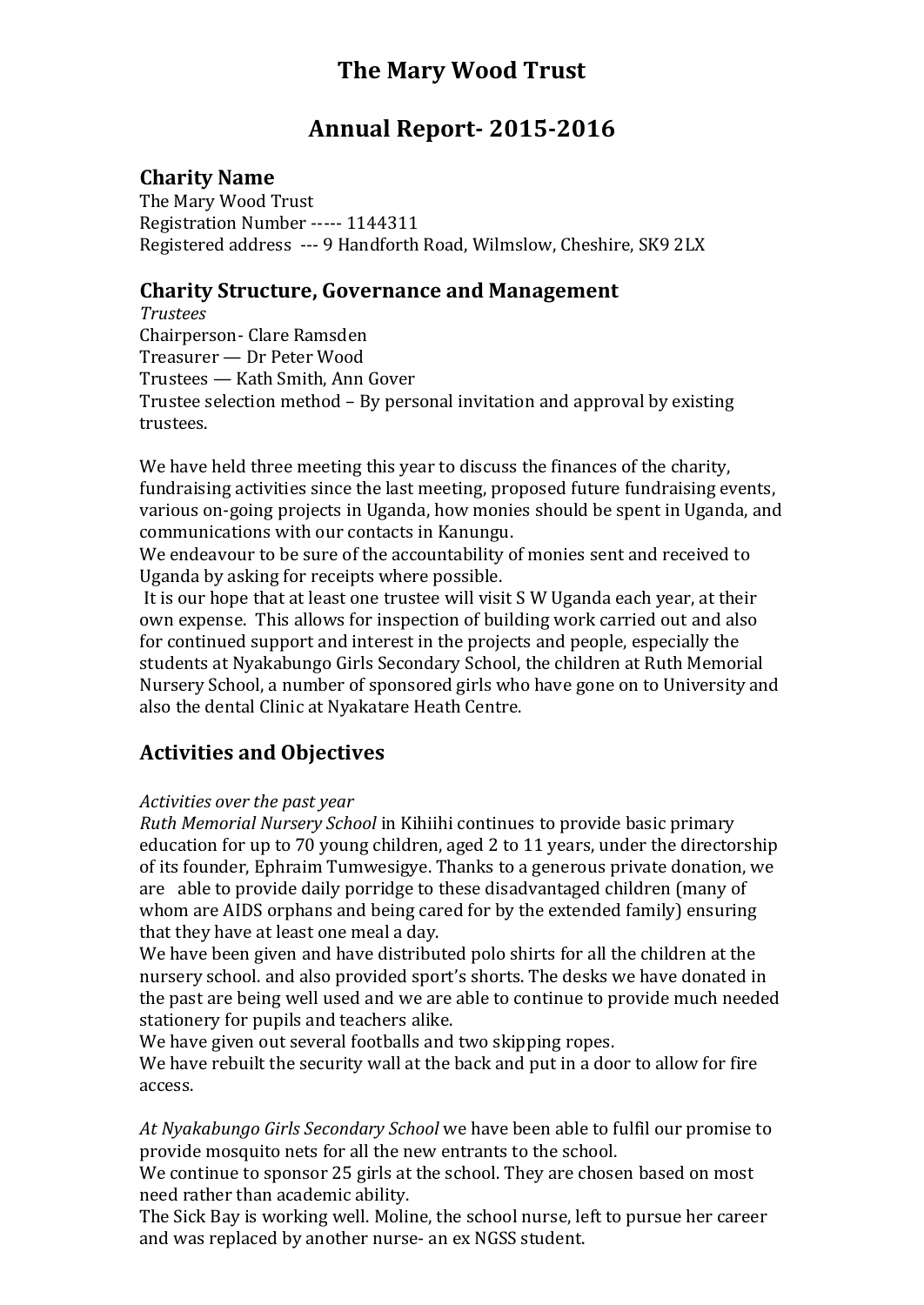The Female Staff House- Mary Hall- is providing much needed accommodation for four female staff- with the possibility of being able to accommodate more on a sharing basis if necessary.

We have bought a new generator for the school, to replace the out of date broken one. This now allows the girls to study at night when there is no regular power supply.

The new headteacher, Mrs Allen Aassimwe, appears to have settled well into her role. The pupils and staff like her, she is a good communicator and tries her best to keep us up to date with what is happening at NGSS.

The difficult water situation at the school seems to now be much improved, with the installation of two rain water collection tanks. This was part of a water upgrade scheme designed by WATSAN (a UK water and sanitation charity). We contributed £7000 towards this scheme, which also provided the installation of more latrines, shower block, eco toilet and health and sanitation education.

We have joined with the PTA to provide a dining shelter, where the girls can eat their meals under cover when it rains. The facility can also be used for other occasions when people gather together.

We have provided toothpaste and toothbrushes for all pupils at the school and set up a Samaritan Fund to help provide funds for those girls who cannot afford the necessities that they need at the start of each term.

*The Dental Unit at Nyakatare Health Centre* in Kanungu, under the care of the dentist, Elia Muchaina, continues to provide both dental treatment and oral health education to the local community and to some far outreaching villages. Our provision of a portable dental chair, designed by Dentaid, with a donation from Medical Missionary News, means that the treatment can be taken out to the people, where the need is greatest and the people the poorest and least accessible.

We also bought a new regulator and an ultra sound machine for the dental clinic, with these same MMN donated funds.

We were able to distribute donated toothbrushes to the dental unit and donated baby clothes to the maternity unit.

We have been able to offer support to some of our ex NGSS students, Florence Kamusiime, post university degree, is undertaking training for qualifications as a Certified Public Accountant as well as working at Uganda Wildlife Authority. 4 ex NGSS girls are now studying at Kabale University, again through the generous donation of a supporter.

#### *Fundraising*

.

Cake Stall - Party in the Park – Lothersdale Lent Lunches - Lothersdale Presentation to Leeds Tuesday Lunch Club Selling on E bay

*Newsletters and raising awareness* Our newsletter this year was distributed in the autumn. Article in St Bartholomew's Parish Magazine